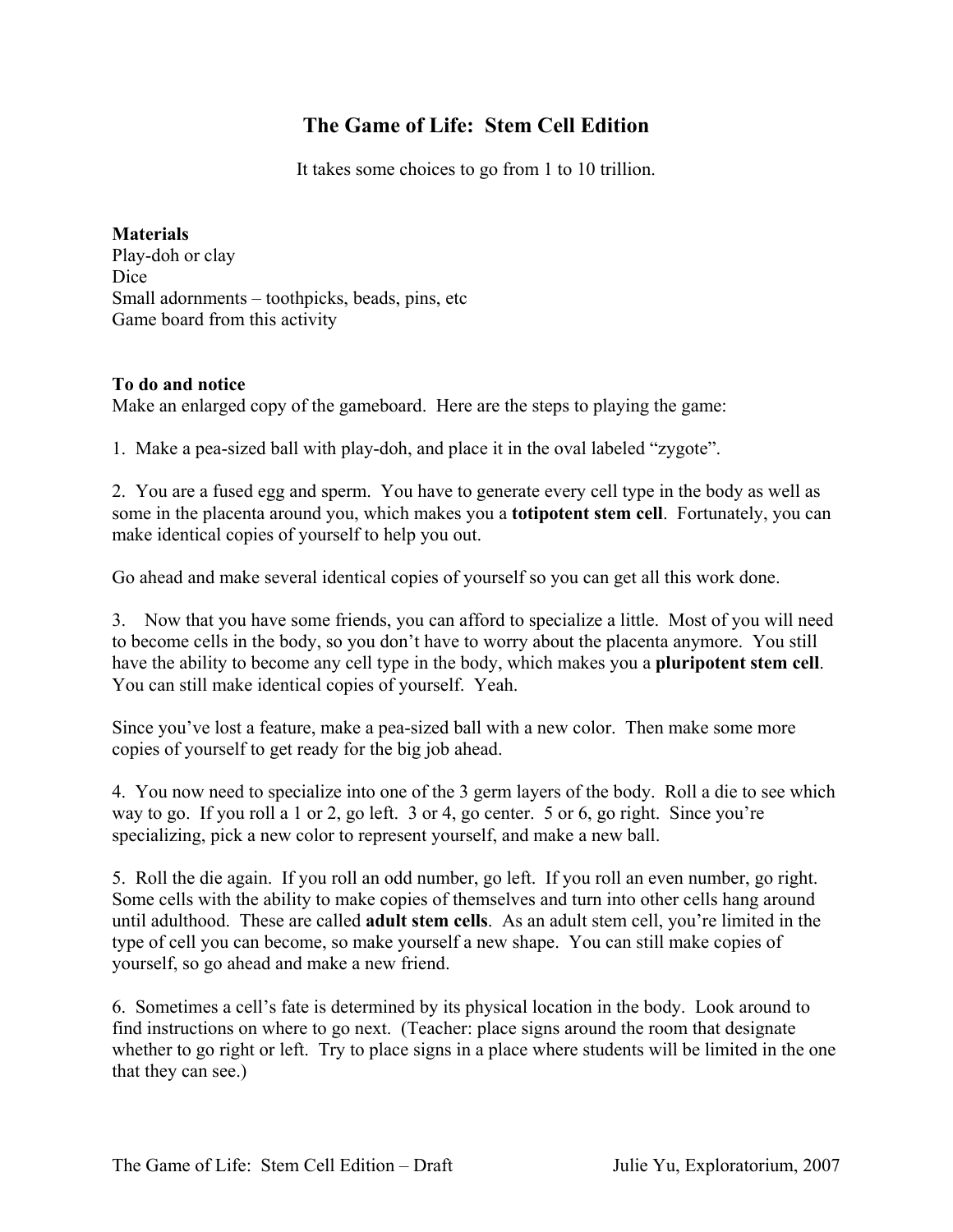Since you've specialized even further, add an adornment to make yourself unique.

7. A cell's fate can also be influenced by the signals of other cells around it. Have everyone at the table roll 2 dice. The person with the highest number gets to decide which way everyone at your table will go.

Change your appearance again. Do you look like any of the other cells?

## **What's going on?**

The human body is made up of over 10 trillion cells. There are over 200 different types of cells that make up this number. We all start out as a single cell, or zygote, which results from the fusion of an egg and a sperm. That first cell needs the ability to make more copies of itself and turn into different types of cells in order to get to 10 trillion. Stem cells are cells with the ability to make identical copies of themselves, or **proliferate**, AND the ability to specialize into another type of cell, or **differentiate**. Since there are so few cells in the early embryo, **embryonic stem cells**, which are present in the blastocyst stage, are able to differentiate into the most different types of cells. As these cells differentiate, their abilities are more specialized, and the types of cells they can differentiate into become more limited. After birth, the body has a pool of **adult stem cells**, which are restricted (we think) in the tissues that they can become, but are available to repopulate specific types of cells.

\*\*Important disclaimer: this activity attempts to model what happens as stem cells differentiate into different cell types. It is not a complete or comprehensive model of all the possibilities. This is a very active area of research, and our understanding of the processes represented in the gameboard could be changing at this moment!

The activity should show that a wide variety of cells can arise as different choices, or **cell fate**  decisions, are made along its developmental path. These decisions can seem somewhat random (such as the roll of a die), but are often influenced by a cell's physical position in the body and chemical signals sent from surrounding cells (such as when your neighbor told you what to do). Much of the current research with stem cells is focused on understanding the chemical signals that influence these decisions.

For more information, check out a free primer on stem cells from the National Institute of Health. There are basic and technical versions at: <http://stemcells.nih.gov/info/basics/>